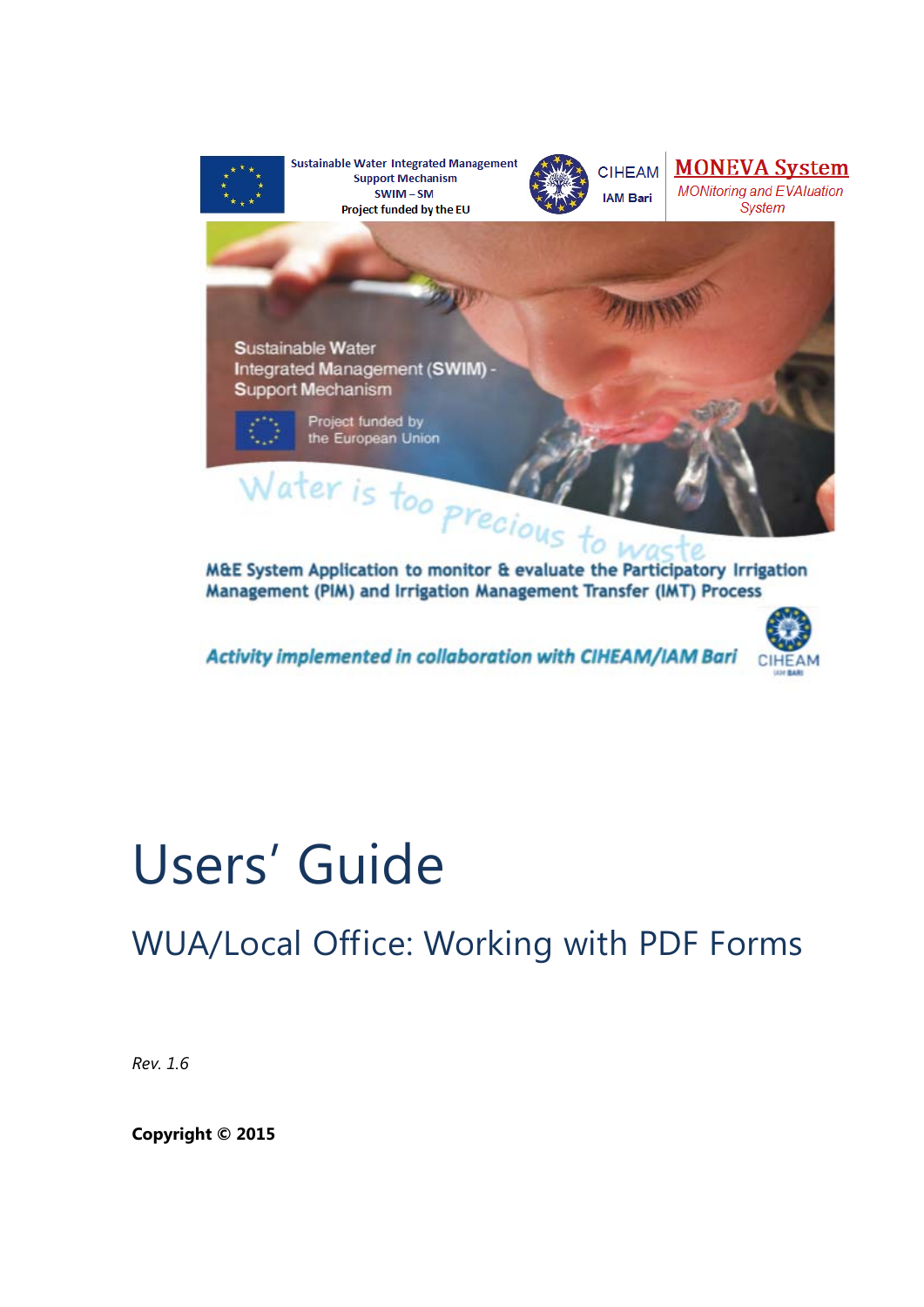# **Table of Content**

| 1. | Introduction                                                             | 3  |
|----|--------------------------------------------------------------------------|----|
|    | 1.1 Description of the PDF forms                                         | 4  |
|    | WUA/Local office - Detailed info module                                  |    |
|    | WUA/Local office - Monitoring module 1, frequency: Once at the start     |    |
|    | WUA/Local office - Monitoring module 2, frequency: 12 months             |    |
|    | WUA/Local office - Monitoring module 3, frequency: 36 months             |    |
|    | WUA/Local office - Modification request of monitoring Data               |    |
|    | WUA/Local office - Comments on evaluation                                |    |
|    | 1.2 Description of the PDF fields                                        | 4  |
| 2. | Monitoring                                                               | 6  |
|    | 2.1 WUA/Local office - Detailed info module                              | 6  |
|    | 2.2 WUA/Local office - Monitoring module 1, frequency: Once at the start | 9  |
|    | 2.3 WUA/Local office - Monitoring module 2, frequency: 12 months         | 10 |
|    | 2.4 WUA/Local office - Monitoring module 3, frequency: 36 months         | 11 |
|    | 2.5 Sending and exporting collected data                                 | 12 |
|    | 2.6 WUA/Local office - Modification request of monitoring Data           | 15 |
| 3. | WUA/Local office - Comments on evaluation                                | 16 |
|    | 4. Customization of PDF forms                                            | 19 |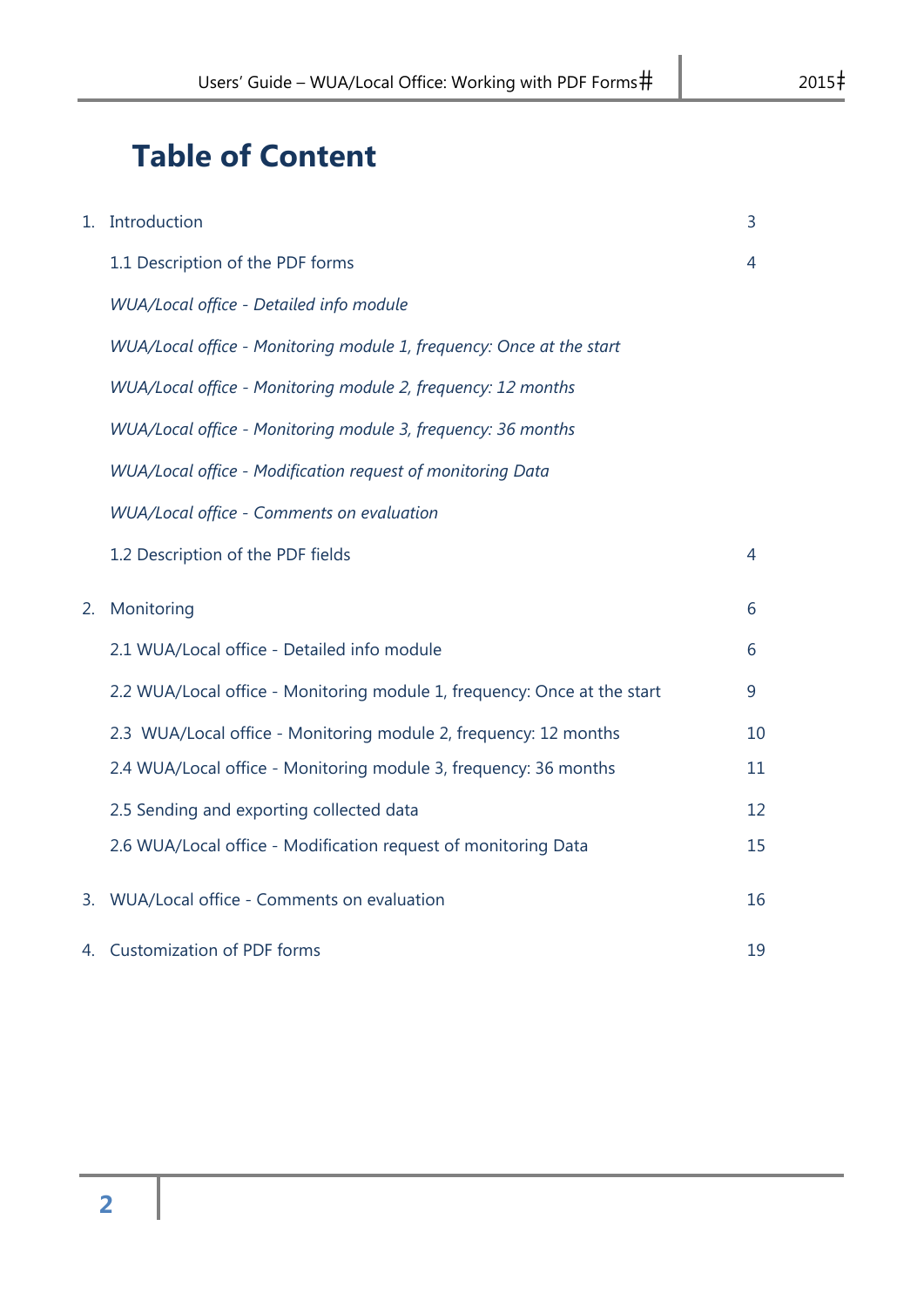# **1.Introduction**

To collect the information at the local level and perform the monitoring of the Water Users Association (WUA), PDF files consisting of fields that allow for a pre–guided compilation should be compiled by the Local Office.

The compiled Monitoring forms are transmitted to the appropriate Regional Office by email, on a digital support (CD, USB...) or as hard copies, depending on the level of preparedness of the WUA and the availability of soft and hard wares at the Local Office.

The Regional Office is provided with a Monitoring & Evaluation (M&E) system with Data Base (MONEVA System), having the ability to check and incorporate the data/info collected by the local offices (WUAs), to re-organise them into outputs and outcomes and to perform their evaluation with no capability of interference on the results. Two types of outcomes are foreseen for local level:

Outcomes C - Assess the institutional, financial and technical performance of Water Users Associations.

Outcomes D - Assess the impact of WUAs' establishment

The generated evaluation shows the relative level of achievement of each output/outcome by assigning scores to the corresponding variables/indicators according to pre-set scoring criteria, and by comparing the totals to a Maximum Number of Points (MNP) that can be scored.

The system distinguishes among four levels of achievement:

1. The Total number of points scored is = 100% MNP then the outcome/output is fully achieved.

2. The Total number of points scored is  $\geq$  70% and < 100% MNP then the progress is satisfactory but improvements are needed.

3. The Total number of points scored is  $\geq$  30% and < 70% MNP then the progress is medium and considerable improvements are needed.

4. The Total number of points scored is < 30% MNP then the progress is low and important improvements are needed. The Regional Office is responsible as well to provide the WUAs with the results of the Evaluation as it is generated by MONEVA System.

This guide illustrates the different types of PDF modules and the appropriate way to use them. It describes in details how to fill in the fields and how to transmit the information to the Appropriate Regional Office.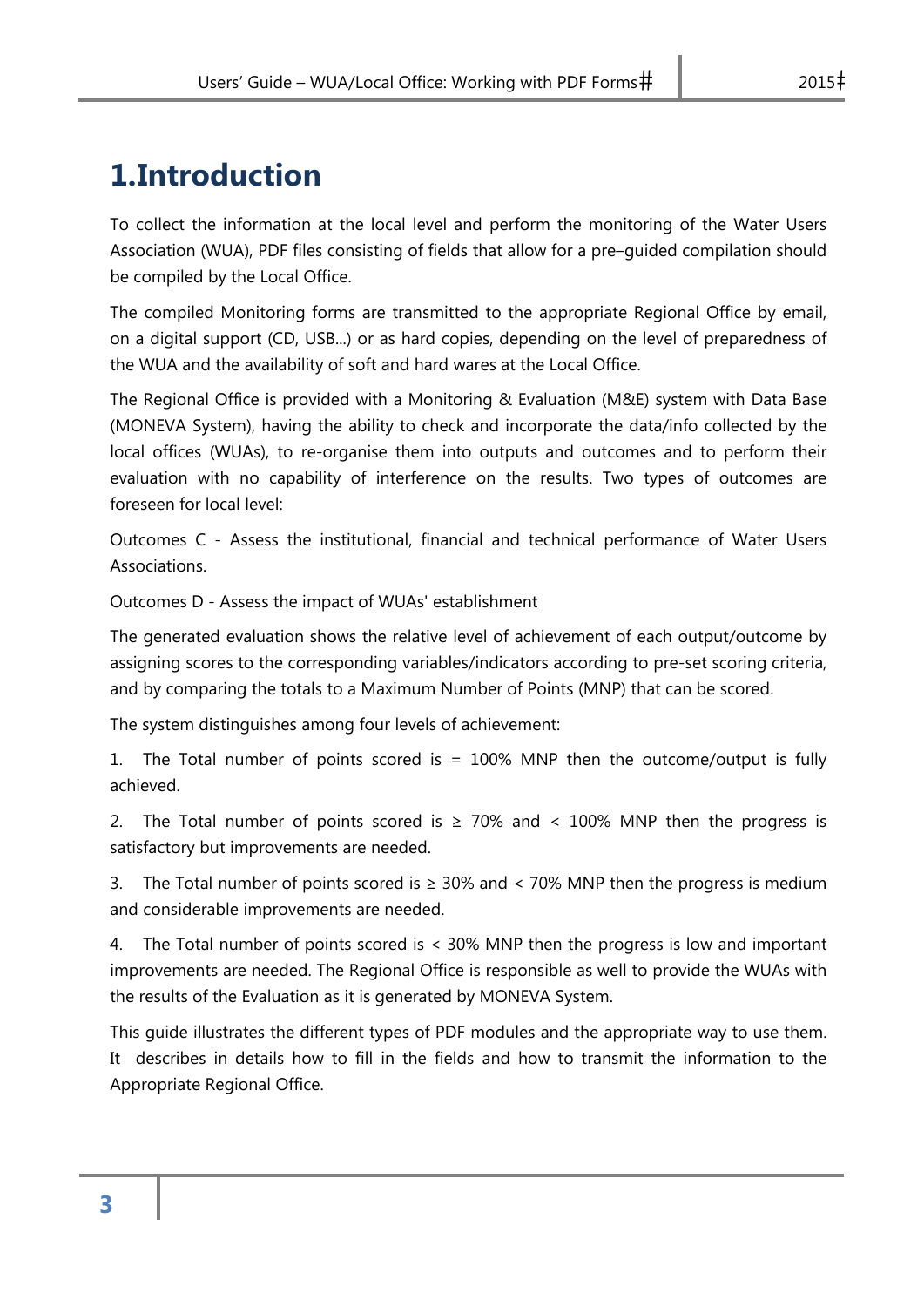#### **1.1 Description of the PDF forms**

Following, the various PDF forms designed to collect information and data and consequently perform the WUAs monitoring, are described.

#### *WUA/Local office - Detailed info module*

This module represents the Identification Card of the WUA. Reference info about the WUA and general data related to the cropping pattern in the irrigated area managed by the WUA are collected.

#### *WUA/Local office - Monitoring module 1, frequency: Once at the start*

Info and Data to be entered just the first time the M&E system is applied are collected using this 3 pages PDF file.

#### *WUA/Local office - Monitoring module 2, frequency: 12 months*

Info and Data to be monitored and updated yearly are collected using this 13–pages PDF file.

#### *WUA/Local office - Monitoring module 3, frequency: 36 months*

Info and Data to be monitored and updated once each three years are collected using this 13– pages PDF file.

#### *WUA/Local office - Modification request of monitoring Data*

This PDF form allows the WUA to send a request to the Regional Office to rectify any monitoring error.

#### *WUA/Local office - Comments on evaluation*

With this PDF, the WUA can send to the Regional Office any comments/specific requests to explain/justify an achieved score. It applies to an indicator/variable/output/outcome. This is intended to give to the WUAs the right of reply, evaluation being performed by the regional office and communicated to the local office/WUA.

#### **1.2 Description of the PDF fields**

The PDF files consist of a group of light blue coloured fields to be filled in. There are essentially 3 different types of fields (Fig. 1):

**Combo box** – is a drop–down menu that lists multiple predefined choices: only one can be selected.

**Text field** – are boxes to be filled with free text, consisting of letters and numbers.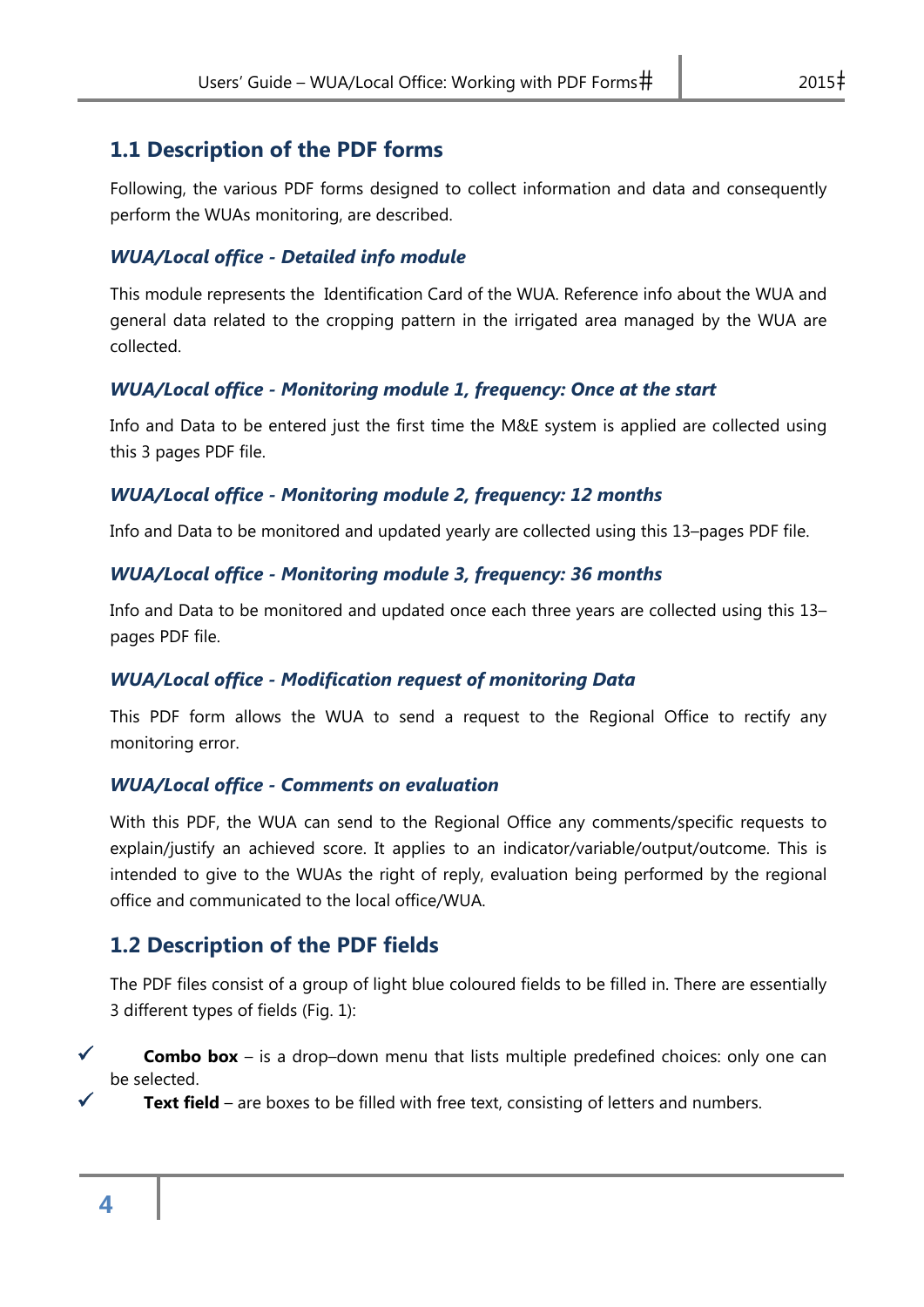**Check box** – are small boxes that can be checked to choose an option among two or more (e.g. Yes/No).

The following figure shows some examples of the afore described fields.

| Is the elections of the Administrative Council made through:<br>C02050<br>secret voting<br>selection | <b>Combo box</b> – a drop-down menu that<br>lists multiple predefined choices: only one<br>can be selected |
|------------------------------------------------------------------------------------------------------|------------------------------------------------------------------------------------------------------------|
| h.<br>Number of wonot at all                                                                         | lers of the Wl                                                                                             |
| no. of women<br>23<br>C02061                                                                         |                                                                                                            |
|                                                                                                      |                                                                                                            |
| Number of women participating in the last General Ass<br>no of women<br>C02062<br>20                 | <b>Text field</b> – boxes to be filled with free text,<br>consisting of letters and/or numbers.            |
| Number of women members of the Administrative Council                                                |                                                                                                            |
| no. of women<br>3<br>C02063                                                                          | <b>Check box</b> – small boxes that can be checked to                                                      |
| Annual auditing report (for the previous year) appl<br>C02080<br>$\boxtimes$ Yes<br>No               | choose an option among two or more (e.g.<br>Yes/No).                                                       |
| Fig. 1 – Fill-in fields of the PDF form                                                              |                                                                                                            |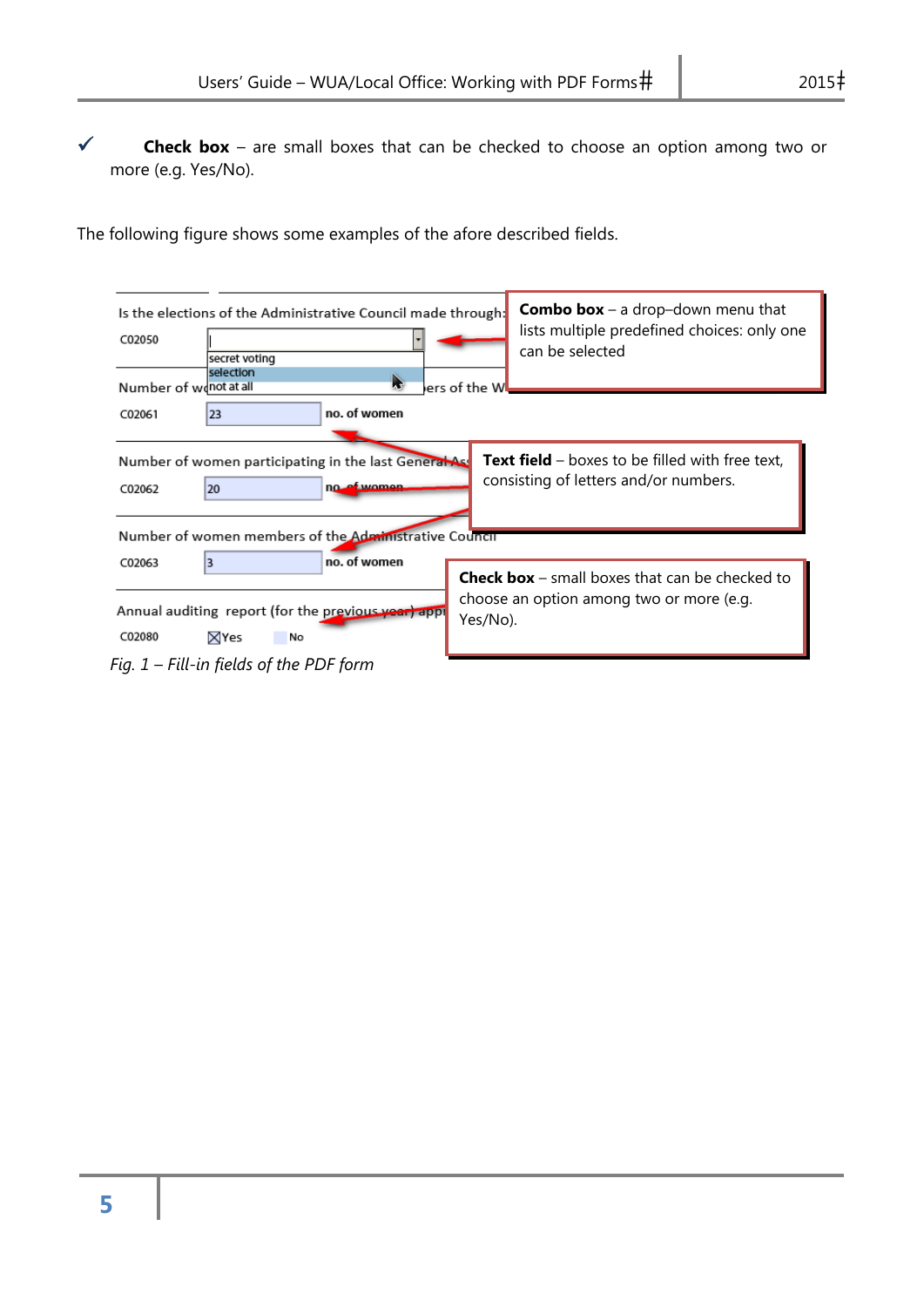# **2.Monitoring**

#### **2.1 WUA/Local office - Detailed info module**

This form is used to collect basic information about the individual WUAs. The current date shows on the upper left corner of Page 1.

The first step consists in filling in the unique WUA Code assigned to you by the Regional Office (Fig. 2). The WUA code is composed of 6 digits where the first one identifies the Country/State/Nation, the  $2^{nd}$  and  $3^{rd}$  the Regional office and the last three identify the local office or the WUA. The system can handle a maximum of 99 regional offices in a Country/State/Nation and a maximum of 999 local offices/WUAs in one regional office.



## **Please answer the** following questions

*Fig. 2 – Detailed info module showing the Current date and the WUA code* 

The following fields (Fig. 3) collect reference information about the WUA. By clicking inside, the free text, combo box and date fields are made available to be filled in.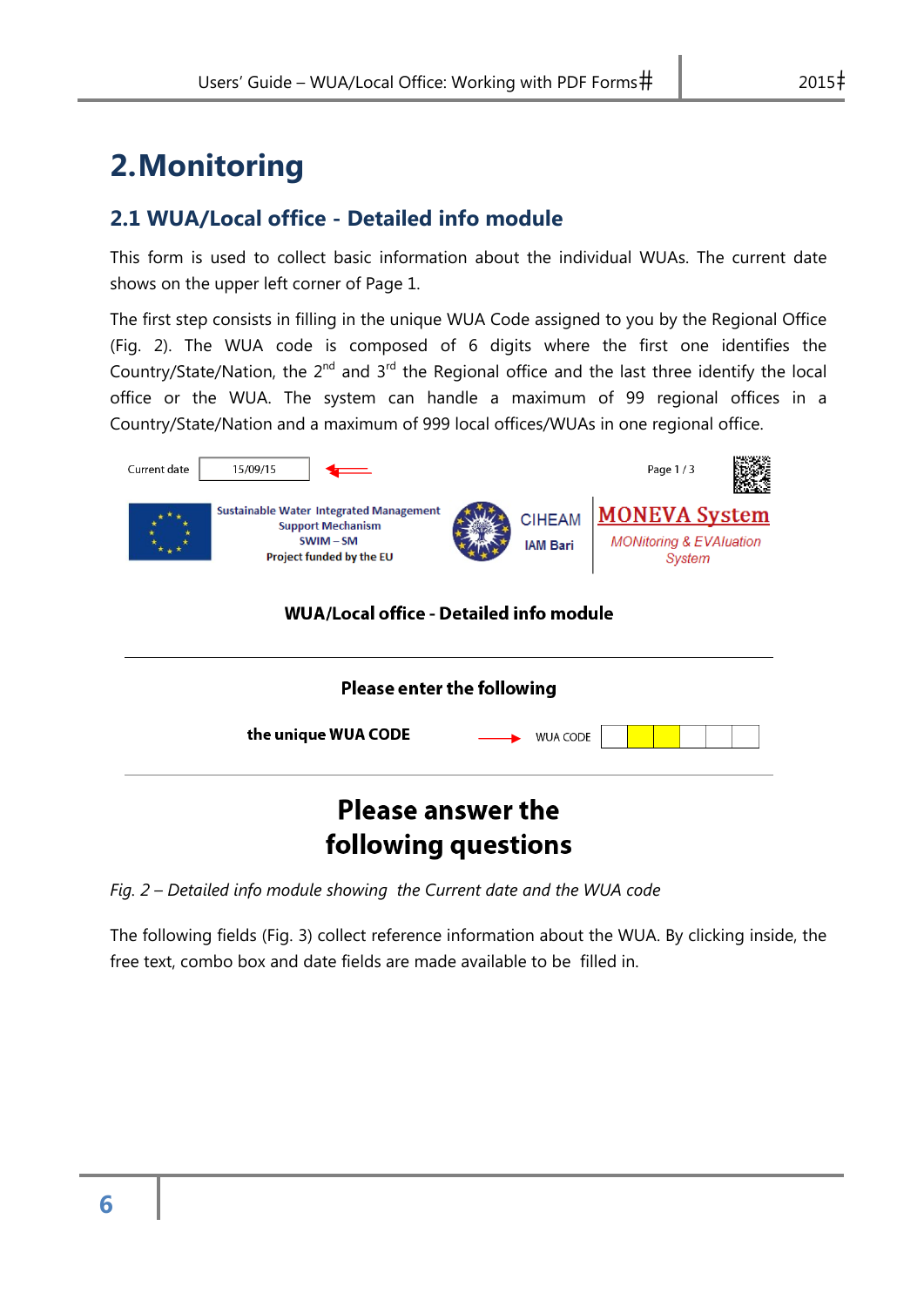| <b>OFFICIAL NAME</b><br>OF ASSOCIATION                                                  |                                                                                                                                                                                                                                                    |
|-----------------------------------------------------------------------------------------|----------------------------------------------------------------------------------------------------------------------------------------------------------------------------------------------------------------------------------------------------|
|                                                                                         | OFFICIAL ADDRESS INFORMATION                                                                                                                                                                                                                       |
| <b>CITY</b>                                                                             |                                                                                                                                                                                                                                                    |
| <b>STREET</b>                                                                           | <b>CITY</b>                                                                                                                                                                                                                                        |
| <b>CIVIC NUMBER</b>                                                                     | <b>ZIPCODE</b>                                                                                                                                                                                                                                     |
| President name                                                                          |                                                                                                                                                                                                                                                    |
| Contact e mail                                                                          | Contact phone                                                                                                                                                                                                                                      |
| Year in which the handing over<br>agreement was signed:                                 |                                                                                                                                                                                                                                                    |
| Date of the creation<br>of the WUA                                                      | PIM<br><b>WUA status</b><br>novembre 2014<br>$\blacktriangleleft$<br>٠<br>IMT<br>gio<br>sab<br>dom<br>lun<br>mar<br>ven<br>mer<br>31<br>27<br>28<br>29<br>30<br>1<br>2                                                                             |
| If the irrigable area of the<br>larger irrigation system p<br>the name of the larger sy | 6<br>8<br>3<br>4<br>5<br>$\overline{7}$<br>9<br>12<br>14<br>10<br>13<br>15<br>11<br>16<br>21<br>22<br>19<br>20<br>17<br>18<br>23<br>25<br>28<br>29<br>27<br>24<br>26<br>30<br>$\mathbf{1}$<br>$\overline{2}$<br>6<br>3<br>5<br>$\overline{7}$<br>4 |

*Fig. 3 – Detailed info module: Reference information about the WUA* 

Oggi: 25/11/2014

On Page 2, information regarding the main irrigated crops in the area managed by the WUA are collected. Three main categories of crops are considered: Field crops; Vegetables; Fruits and trees.

Field crops are divided into Cereals, Forages and legumes; Vegetables are divided into Seasonal and Off-season, in order to account for the economic importance of Off-season vegetables cultivated in some areas. The WUA/local office is asked to enter in % the total irrigated area per type of crop for these two categories (Main field crops and Main vegetables) as shown in figure 4.



*Fig. 4 – Detailed info module: Main field crops and vegetables expressed as percentage of the total irrigated area managed by the WUA*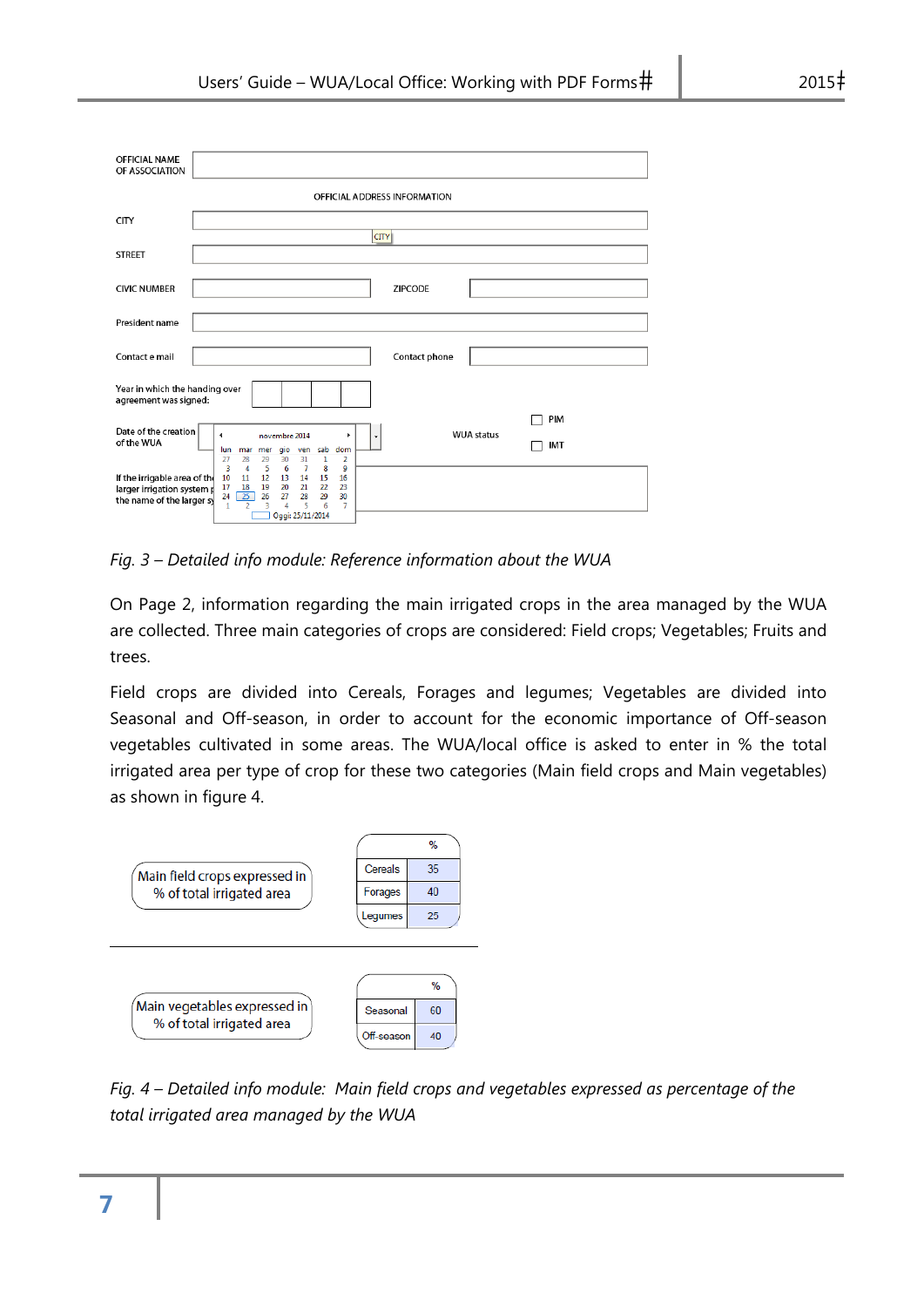The fields of the third category i.e. Fruits and trees are differently filled in; fruits and trees types are encoded through numbers. The WUA has to identify from the correspondence table the appropriate code of a specific irrigated fruit and tree, to select the identified code from the drop-down list, and then to assign the correct percentage as shown in figure 5. Please note that summing the percentages of one category, a total greater than 100% irrigated area can be obtained due to intensification.

| Main fruits and trees   |    | <b>Fruits and Trees</b><br>CODES | Fruits and Trees types |
|-------------------------|----|----------------------------------|------------------------|
| expressed in % of total |    | 1                                | <b>ALMONDS</b>         |
| irrigated area          |    | 2                                | <b>APPLES</b>          |
|                         |    | 3                                | <b>APRICOTS</b>        |
|                         |    | 4                                | AVOCADO                |
|                         |    | 5                                | BANANA                 |
|                         |    | 6                                | <b>CHERRIES</b>        |
| Fruits and Trees CODE   | %  |                                  | <b>CITRUS</b>          |
| 3                       | 20 | 8                                | <b>CONIFER TREES</b>   |
|                         |    | 9                                | <b>DATE PALMS</b>      |
|                         | 10 | 10                               | <b>DECIDUOUS TREES</b> |
|                         |    | 11                               | <b>GRAPES</b>          |
|                         |    | 12                               | <b>OLIVES</b>          |
| ٠                       |    | 13                               | <b>PEACHES</b>         |
|                         |    | 14                               | <b>PEARS</b>           |
|                         |    | 15                               | <b>PISTACHIOS</b>      |

*Fig. 5 – Detailed info module: Characteristics of the fields representing the irrigated fruits and trees in the area managed by the WUA* 

16

WALNUTS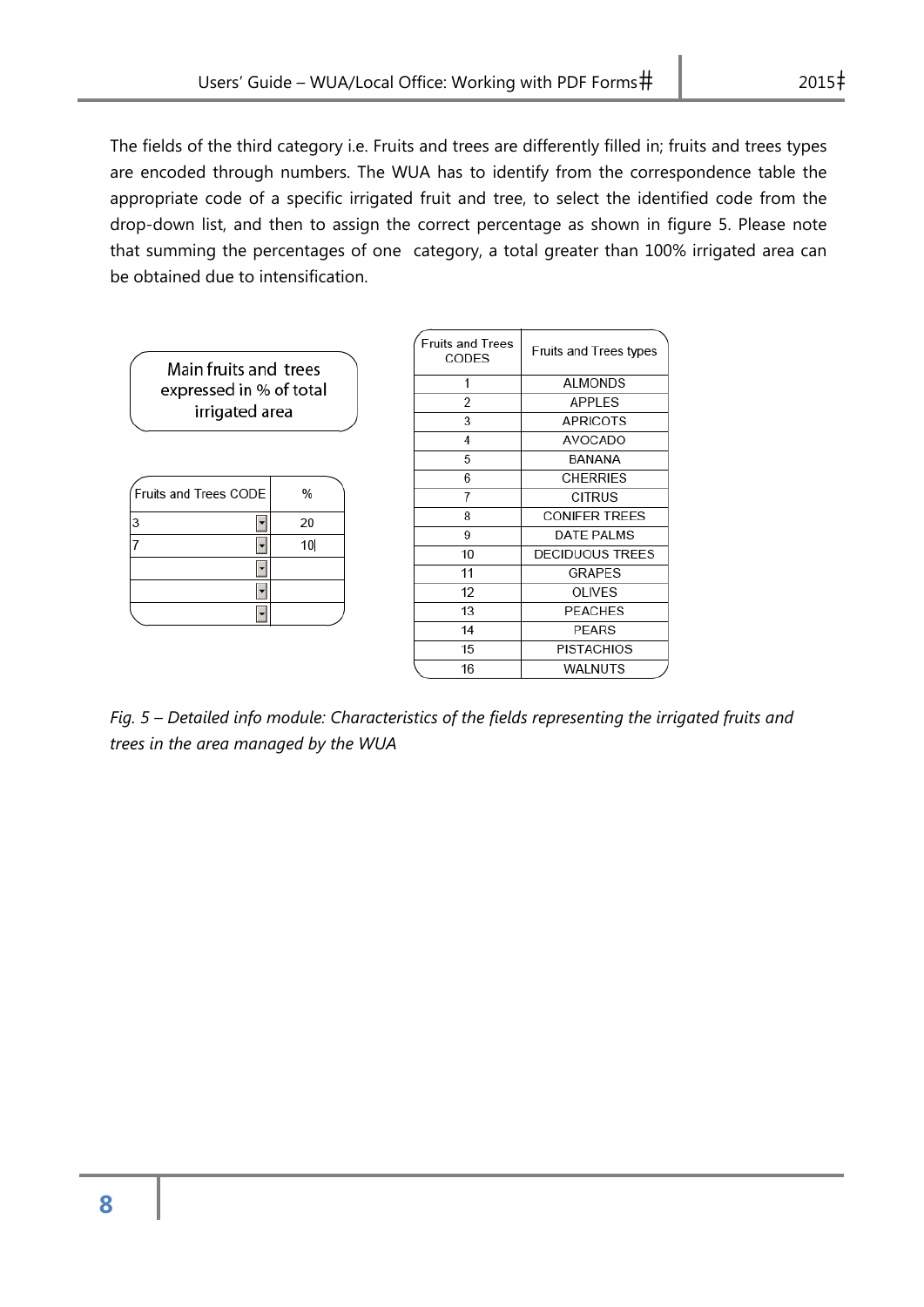#### **2.2 WUA/Local office - Monitoring module 1, frequency: Once at the start**

With this module, the information is entered only once i.e. the first time the M&E is applied. The info/data entered, correspond to the state of the art/the cumulative data up to a Reference Year (Ry) defined at National level. It will be used as a reference for the subsequent annual and triennial monitoring . This PDF module is customized at National level by inputting the defined Ry as shown in Fig. 6, and then distributed to the Local Offices.

The first field to enter (Fig. 6) is the WUA code assigned to you by the Regional Office.

| WUA/Local office - Monitoring module 1, frequency: Once at the start |                 |  |          |   |   |  |  |  |
|----------------------------------------------------------------------|-----------------|--|----------|---|---|--|--|--|
| <b>Please enter the following</b>                                    |                 |  |          |   |   |  |  |  |
| the unique WUA CODE                                                  | <b>WUA Code</b> |  |          |   |   |  |  |  |
| Reference year                                                       | Year            |  | $\Omega$ | 0 | 4 |  |  |  |

*Fig. 6 – Monitoring module once at the start frequency customized at National level showing the built in Reference Year and the field to compile with the WUA code* 

The WUA code is composed of 6 digits where the first one identifies the Country/State/Nation, the 2<sup>nd</sup> and 3<sup>rd</sup> the Regional office and the last three identify the local office or the WUA. The system can handle a maximum of 99 regional offices in a Country/State/Nation and a maximum of 999 local offices/WUAs in one regional office.

The subsequent fields are of text type and they mainly monitor the irrigable area, the estimated water requirements, and the employment, if any, generated by the PIM/IMT program (example is shown in Fig. 7).

### **Please answer the following questions**

Irrigable area: This is the maximum area that can be irrigated within the WUA irrigation scheme if there no limitation of water supply. Note: It is calculated by summing the net irrigable area of all farms inside the WUA command area. This is a characteristic of the irrigation system and does not change with time unless there is an important rehabilitation or improvement of the irrigation system. Ha C03024 35

*Fig. 7 –Monitoring module once at the start frequency: Example of text fields to be filled in*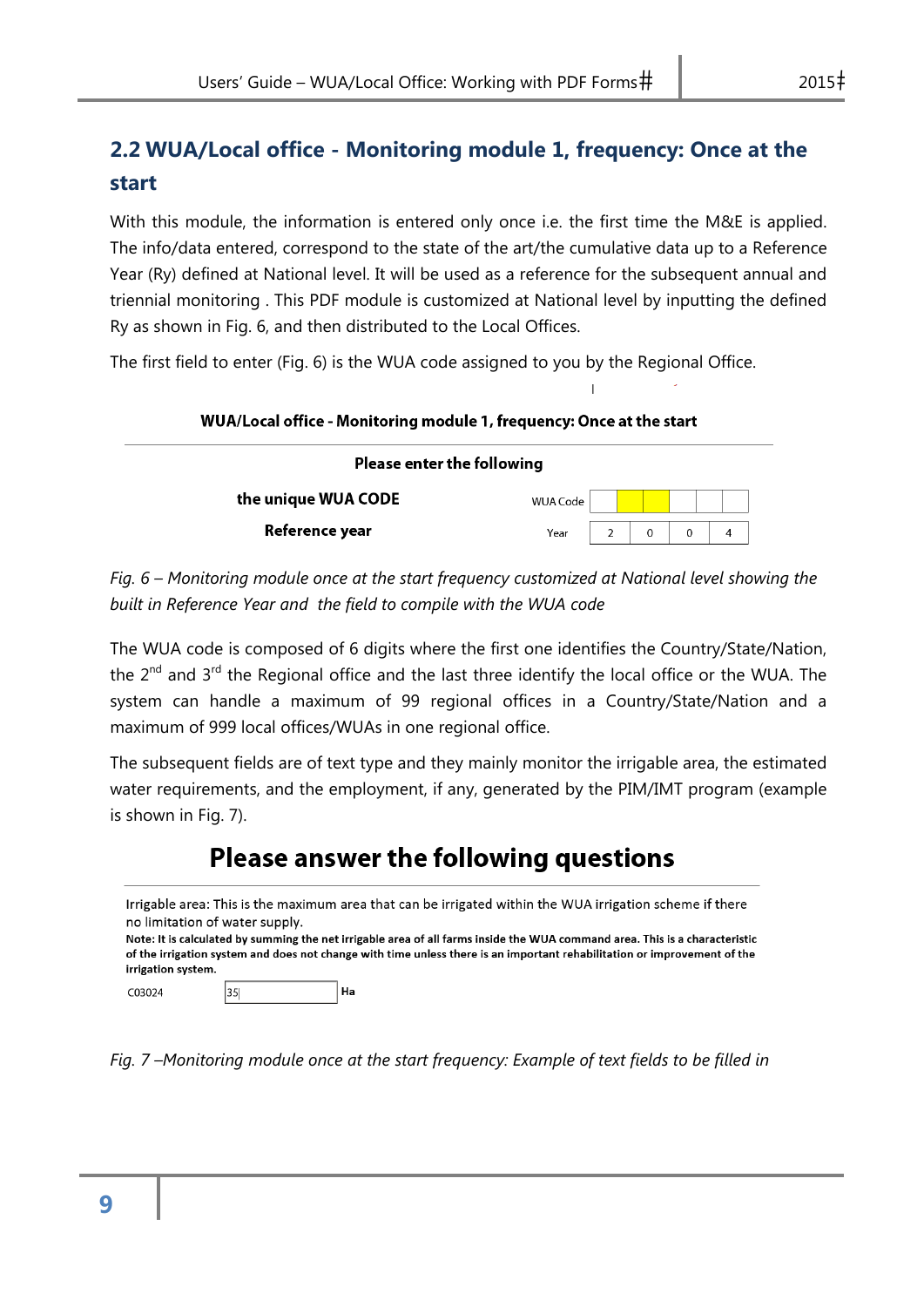#### **2.3 WUA/Local office - Monitoring module 2, frequency: 12 months**

With this module, Info and Data to be monitored and updated yearly are collected . The first two fields to be entered (Fig. 8) are the WUA unique code (assigned to you by the Regional Office) and the year for which Monitoring is performed. The WUA code is composed of 6 digits where the first one identifies the Country/State/Nation, the 2<sup>nd</sup> and 3<sup>rd</sup> the Regional office and the last three identify the local office or the WUA. The system can handle a maximum of 99 regional offices in a Country/State/Nation and a maximum of 999 local offices/WUAs in one regional office. If the Ry defined at National level is 2004, then this module shall be compiled yearly starting 2005.



*Fig. 8 – Monitoring module 12 months frequency showing the fields to compile with the monitoring year and the WUA code* 

Most of the subsequent fields are free text fields; few are combo box and date fields that can be activated by clicking in, and filled in by selecting the appropriate answer/info from a drop down list; others are simple check boxes (Fig. 9).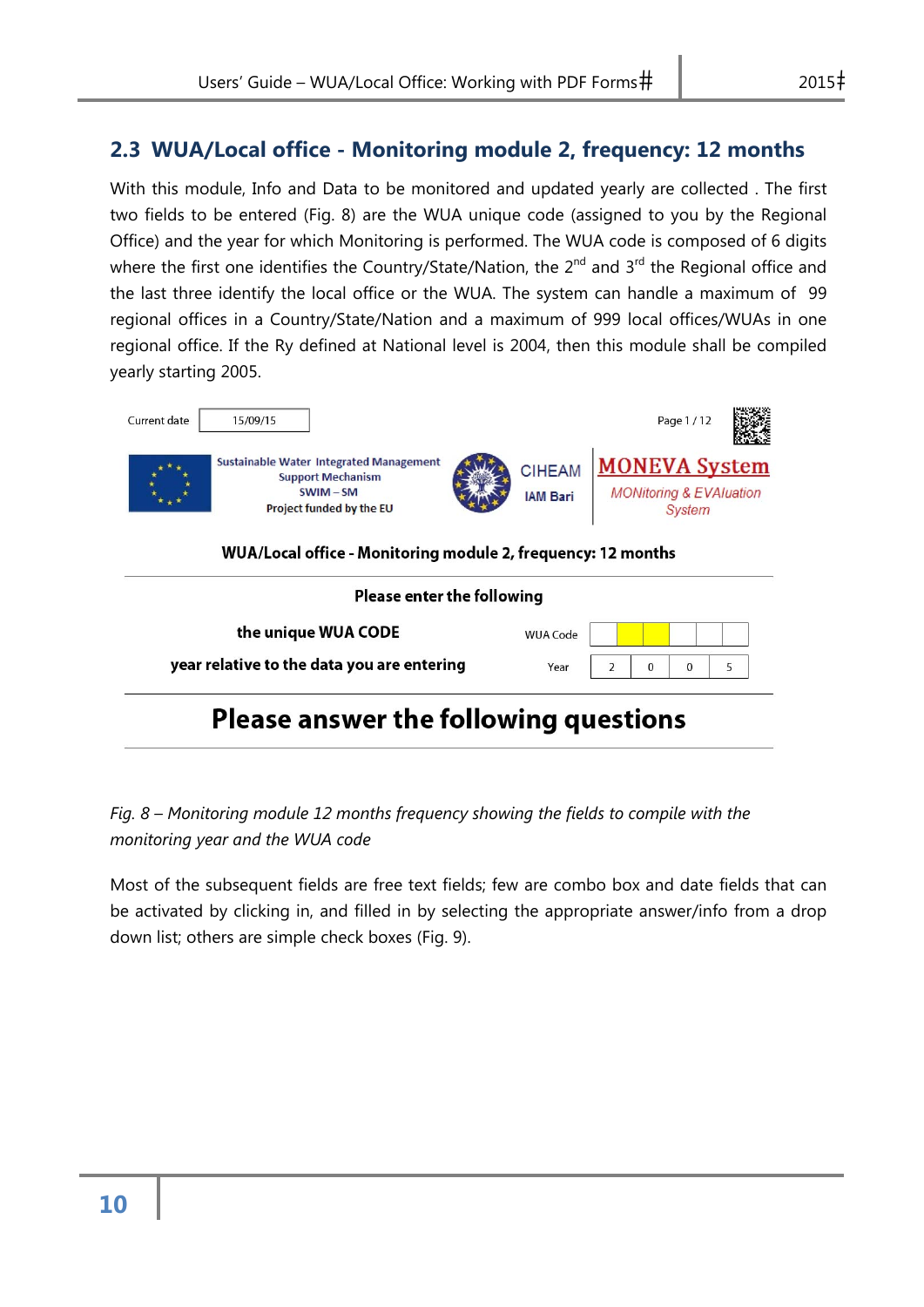| Is the election_ of the Administrative Council made through:<br>C02050                                                                         | <b>Combo box</b> – a drop-down                                                                                   |
|------------------------------------------------------------------------------------------------------------------------------------------------|------------------------------------------------------------------------------------------------------------------|
| secret voting<br>selection<br>Number of wonot at all<br>ш                                                                                      | menu that lists multiple<br>predefined choices. Only one of<br>ers of the Wl<br>the choices can be selected.     |
| no. of women<br>23<br>C02061                                                                                                                   |                                                                                                                  |
| Number of women participating in the last General Assem<br>no of women<br>20<br>C02062<br>Number of women members of the Administrative Counci | <b>Text field</b> – boxes to be filled with<br>free text, consisting of letters and<br>numbers.                  |
| no. of women<br>3<br>C02063                                                                                                                    |                                                                                                                  |
| Annual auditing report (for the previous year) approv<br>C02080<br><b>X</b> Yes<br>No                                                          | <b>Check box</b> $-$ little boxes that can be<br>checked to choose an option among<br>two or more (e.g. Yes/No). |

*Fig. 9 – Monitoring module 12 months frequency: Examples showing the types of fields used to collect information and data* 

#### **2.4 WUA/Local office - Monitoring module 3, frequency: 36 months**

Info and Data to be monitored and updated once each three years are collected with this module. The first two fields to be entered (Fig. 10) are the WUA unique code (assigned to you by the Regional Office ) and the year for which Monitoring update is performed. The WUA code is composed of 6 digits where the first one identifies the Country/State/Nation, the 2<sup>nd</sup> and 3<sup>rd</sup> the Regional office and the last three identify the local office or the WUA. The system can handle a maximum of 99 regional offices in a Country/State/Nation and a maximum of 999 local offices/WUAs in one regional office. If the Ry defined at National level is 2004, then this module shall be compiled once each three years starting 2005 (i.e. for 2005, 2008, 2011 etc).

#### WUA/Local office - Monitoring module 3, frequency: 36 months

| <b>Please enter the following</b>          |                                                                               |  |  |  |                |  |  |  |  |
|--------------------------------------------|-------------------------------------------------------------------------------|--|--|--|----------------|--|--|--|--|
| the unique WUA CODE                        | WUA Code $\begin{array}{ c c c c c c c c c }\n\hline\n1 & 2 & 3\n\end{array}$ |  |  |  | $\overline{4}$ |  |  |  |  |
| year relative to the data you are entering |                                                                               |  |  |  |                |  |  |  |  |

*Fig. 10 – Monitoring module 36 months frequency showing the fields to compile with the monitoring year and the WUA code* 

The subsequent fields are mainly free text fields, and check boxes (Fig. 11).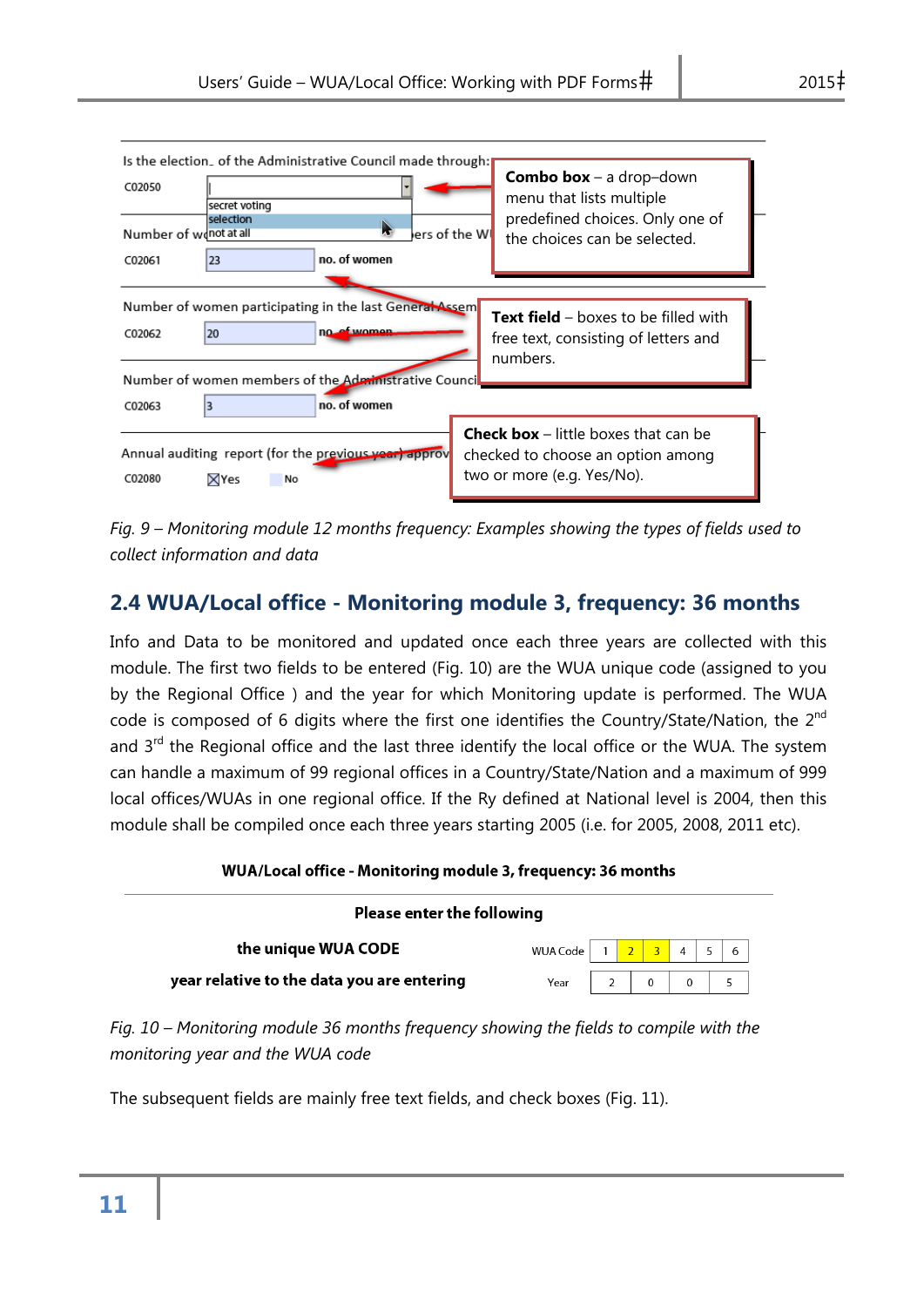WUA organizes training sessions for farmers: this is often the WUA responsibility

| C07050 | ⊠Yes | No |
|--------|------|----|
|        |      |    |

Degree of satisfaction of the farmers with respect to the WUA performance represents the percentage of farmers who are satisfied. It will be necessary to carry out a survey among the famers. To make statistically significant will be expensive. Hence it is suggested to ask at random some 20-30 farmers trough a questionnaire to be filled

C07070 87 %

*Fig. 11 – Monitoring module 36 months frequency: Examples showing the types of fields used to collect information and data* 

#### **2.5 Sending and exporting collected data**

It is extremely important to note that the PDF forms, once completed, cannot be saved if you are only provided with the free Adobe Reader software. This is clearly shown in the message constantly present in the purple band on the top of the open PDF window (Fig. 12).



*Fig. 12 – Saving data into PDF forms: Alarming message* 

As the message states, the data typed into the form cannot be saved consequently, if you close the PDF file before sending or exporting it, data will be lost.

When all data have been entered into the form, you can choose how to forward it to the Regional Office. However, one condition has to be fulfilled first:

All mandatory fields contained in red boxes (i.e. WUA unique code and dates) should be filled in. If any mandatory data is missing, a warning message will appear (Fig. 13).

The non-mandatory fields are the ones in light blue boxes.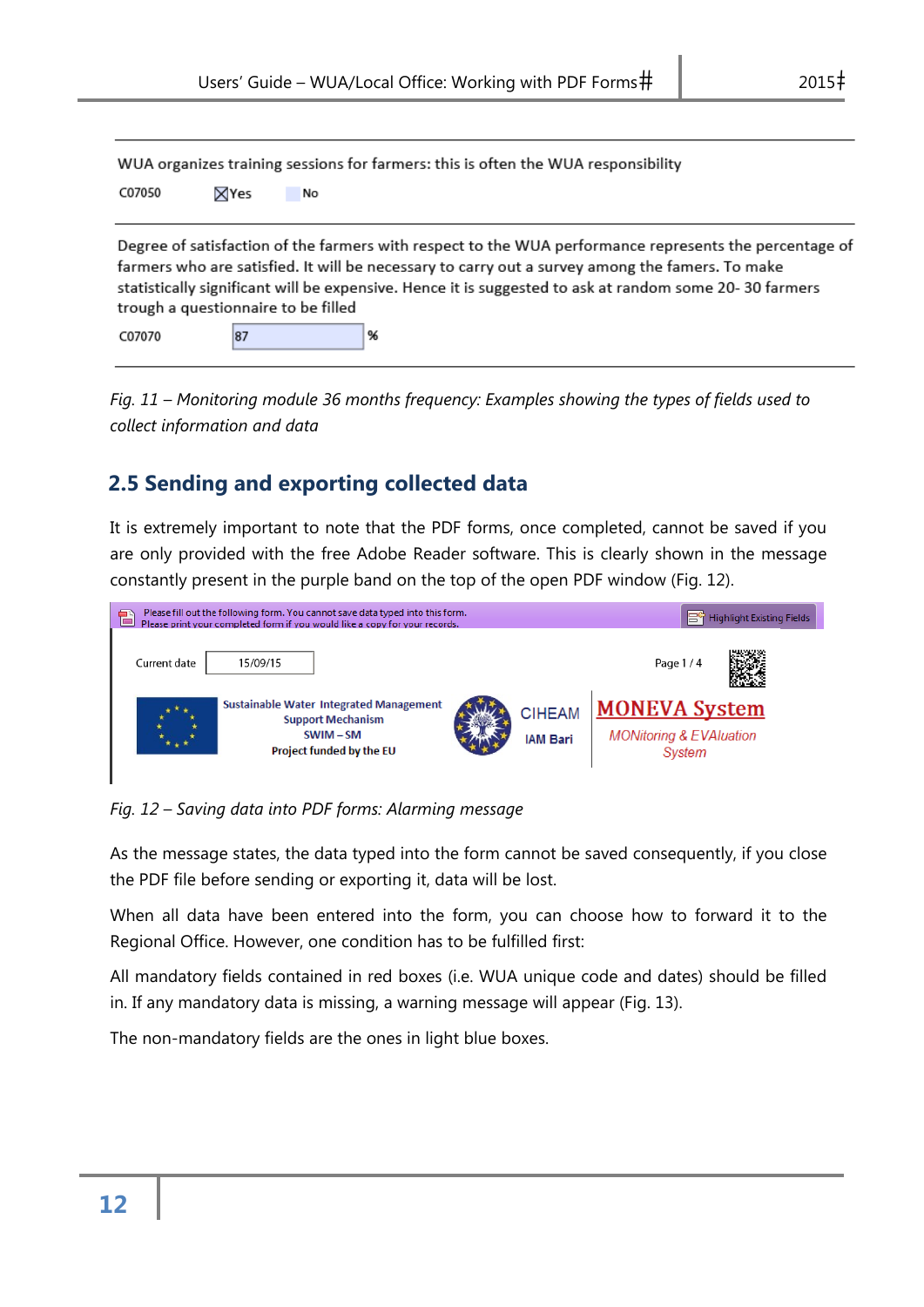

*Fig. 13 – Sending form denial warning message.* 

When this condition is fulfilled, please t follow the options/instructions reported at the end of each PDF form, and listed and detailed hereafter, to send your compiled form to the Relative Regional Office:

**Option 1** - Once you click on "E-mail" button a window will appear; it allows for sending an email pre-populated with the data file (not the PDF itself) to the Regional Office.

**i)** Choosing the option "Default email application", a draft email will be generated using the default email application (e.g. Outlook, Thunderbird, Windows Live Mail) as shown in Figures 14 and 15.



*Fig. 14 – Sending the form through the Default email application*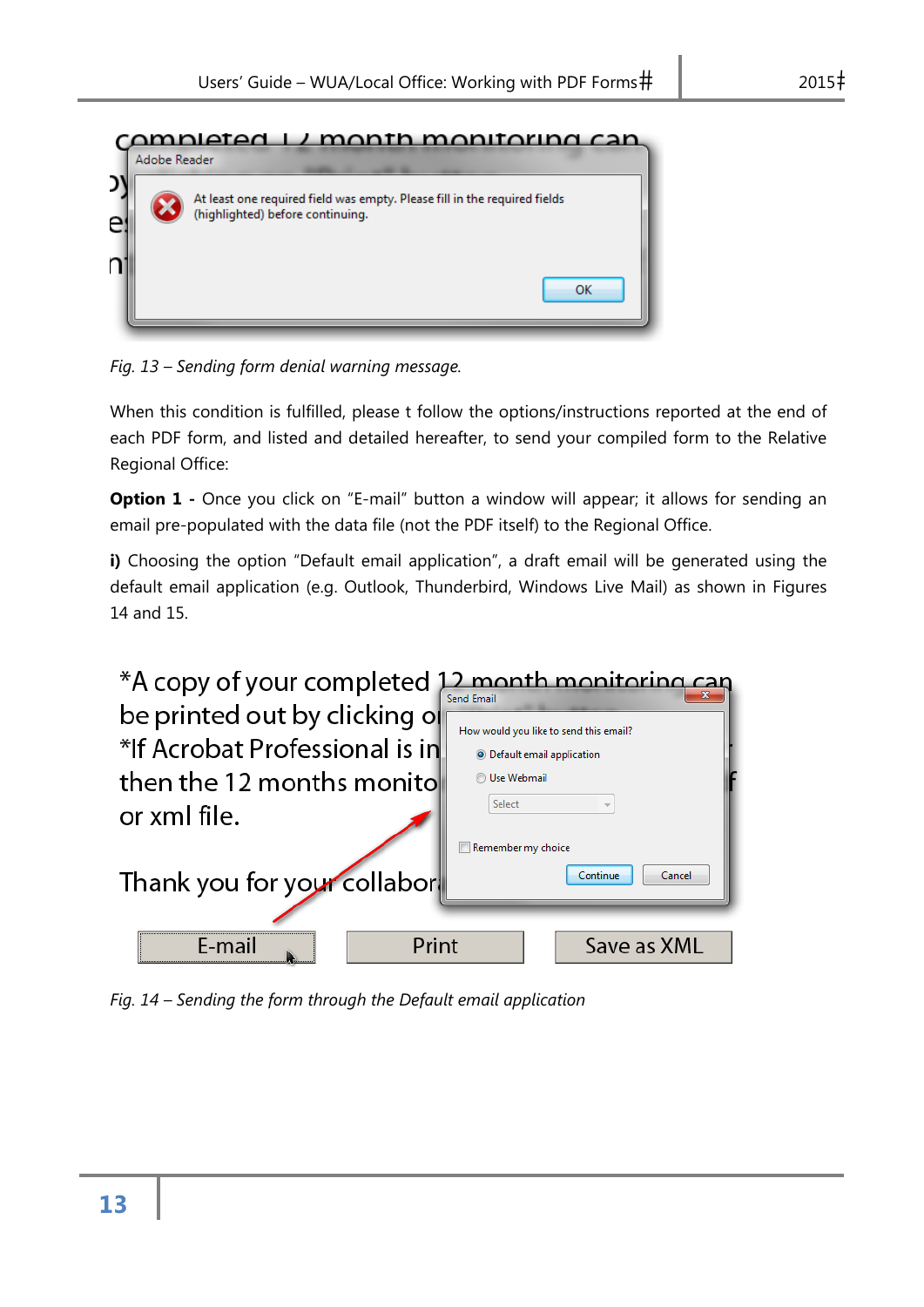| E.<br>ы        |                                |                                | = WUACODE_YEAROFREFERENCE                                                                                                                                                                                                                                                                                                                                                                              |                                                               |                                                   |                     |                   |                               | $\overline{\mathbf{x}}$<br>e  |
|----------------|--------------------------------|--------------------------------|--------------------------------------------------------------------------------------------------------------------------------------------------------------------------------------------------------------------------------------------------------------------------------------------------------------------------------------------------------------------------------------------------------|---------------------------------------------------------------|---------------------------------------------------|---------------------|-------------------|-------------------------------|-------------------------------|
| $\blacksquare$ | Messaggio                      | Inserisci                      | Opzioni                                                                                                                                                                                                                                                                                                                                                                                                |                                                               |                                                   |                     |                   |                               | $\bullet$                     |
| æ              | Calibri                        | $-12$ $-$                      | A                                                                                                                                                                                                                                                                                                                                                                                                      | 使使                                                            |                                                   | ıOI.<br>Allega file |                   | ₩<br>函<br>⊛-                  | ᢞ                             |
| Incolla        | $\mathbf{B}$<br>$\overline{I}$ | U<br>abe $X_2$ $X^2$           | $A$ -                                                                                                                                                                                                                                                                                                                                                                                                  | 亖<br>医<br>≣<br>三                                              | Testo<br>normale                                  |                     | Album fotografico | $\sqrt{2}$                    | Contatti Recapito<br>Modifica |
| Appunti        |                                | Carattere                      |                                                                                                                                                                                                                                                                                                                                                                                                        | $0 - 1 - 1$                                                   |                                                   |                     | Transportis ci    |                               |                               |
| 눈              | A                              | <b>Regional Office:</b>        |                                                                                                                                                                                                                                                                                                                                                                                                        |                                                               | <b>Email address of</b><br><b>Regional Office</b> |                     | Da                |                               |                               |
| Invia          | Oggetto                        | <b>WUACODE YEAROFREFERENCE</b> |                                                                                                                                                                                                                                                                                                                                                                                                        |                                                               |                                                   |                     |                   |                               | Mostra Cc e Ccn               |
|                |                                |                                |                                                                                                                                                                                                                                                                                                                                                                                                        |                                                               |                                                   |                     |                   |                               |                               |
|                | ŧŪ)                            |                                |                                                                                                                                                                                                                                                                                                                                                                                                        | • Modification request of Monitoring Data_data.xml (237 byte) |                                                   |                     | monitoring data   | <b>Attached XML file with</b> |                               |
|                |                                |                                | The attached file contains data that was entered into a form. It is not the form itsen<br>The recipient of this data file should save it locally with a unique name. Adobe Acrobat Professional 7 or later can<br>process this data by importing it back into the blank form or creating a spreadsheet from several data files. See Help in<br>Adobe Acrobat Professional 7 or later for more details. |                                                               |                                                   |                     |                   |                               |                               |

*Fig. 15 – A draft email is generated to send the data file to the Regional office* 

The email message and the subject are generated by default and can be modified if needed. The recipient of the email is the Regional Office, so make sure to cancel the fictitious address that populates by default the recipient box and edit the right address of the Regional Office you are affiliated to. Moreover, please note that the attached file is an XML that contains the data filled in the form, not the PDF file itself.

When received, the Regional Office will save the Local XML with a unique name. Adobe Acrobat Professional 7 or later versions can process this XML file data by importing it back into the blank form or creating a spread sheet from several other data files.

**ii)** You can also send the data using a webmail account (e.g. Gmail, Yahoo) choosing the appropriate option from the window that opens after clicking on "E-mail" button of the PDF form (Fig. 16).



*Fig. 16 – Choosing the webmail option to send the data file*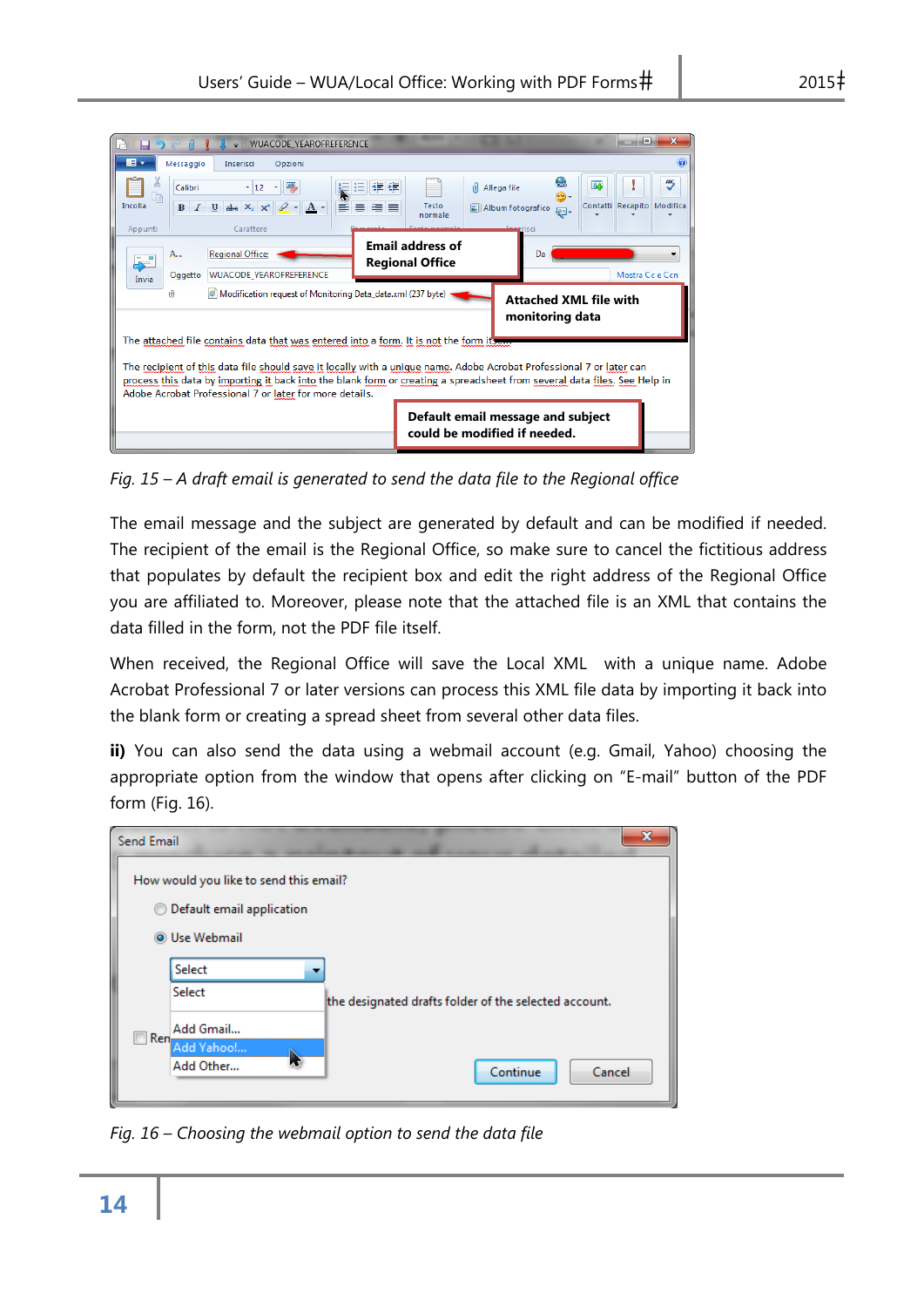The webmail account credentials should be entered every time a file is sent.

A draft email will be generated when opening the internet browser, after which the user can edit the message and add other recipients if required.

**Option 2** - A copy of the form can be printed out by clicking on "Print" button; if no other option is available, the form can be delivered to the Regional Office which will be responsible for the transcription of data onto the M&E system.

**Option 3** - If Acrobat Professional is installed on your computer, click on the button "Save as XML" to save the PDF form as a PDF or XML file. If no internet connection is available these files can be delivered to the Regional Office which will be responsible for copying the data onto the M&E system.

The regional office is provided with a Monitoring and Evaluation (M&E) system with database, which allows for the receipt and incorporation of the data/info collected by the local offices (WUAs), and for the consequent evaluation of the WUA with no interference on the result. The regional office is responsible for sending back, to the WUAs, their own evaluation performed through the M&E System.

#### **2.6 WUA/Local office - Modification request of monitoring Data**

It may happen that a local office/WUA identifies a monitoring error after having sent the monitoring modules to the Regional Office.

This PDF form allows the WUA to send a request to the Regional office to rectify any monitoring error.

The first mandatory information to be entered is the WUA identification code composed of 6 digits where the first one identifies the Country/State/Nation, the  $2^{nd}$  and  $3^{rd}$  the Regional office and the last three identify the local office or the WUA. A form where the following information is required (Fig. 17), is filled in for each single variable/indicator, the WUA needs to update/correct:

 **Code of the indicator or variable object of request** – It represents the alphanumeric code of the variable/indicator the WUA needs to rectify. The code shows next to each monitoring field.

- **Relative year of the object of request** the year for which the variable/indicator above identified needs to be updated.
- **Proposed corrected value** the corrected value of the indicator/variable. **Comments** – useful comments to explain and motivate the request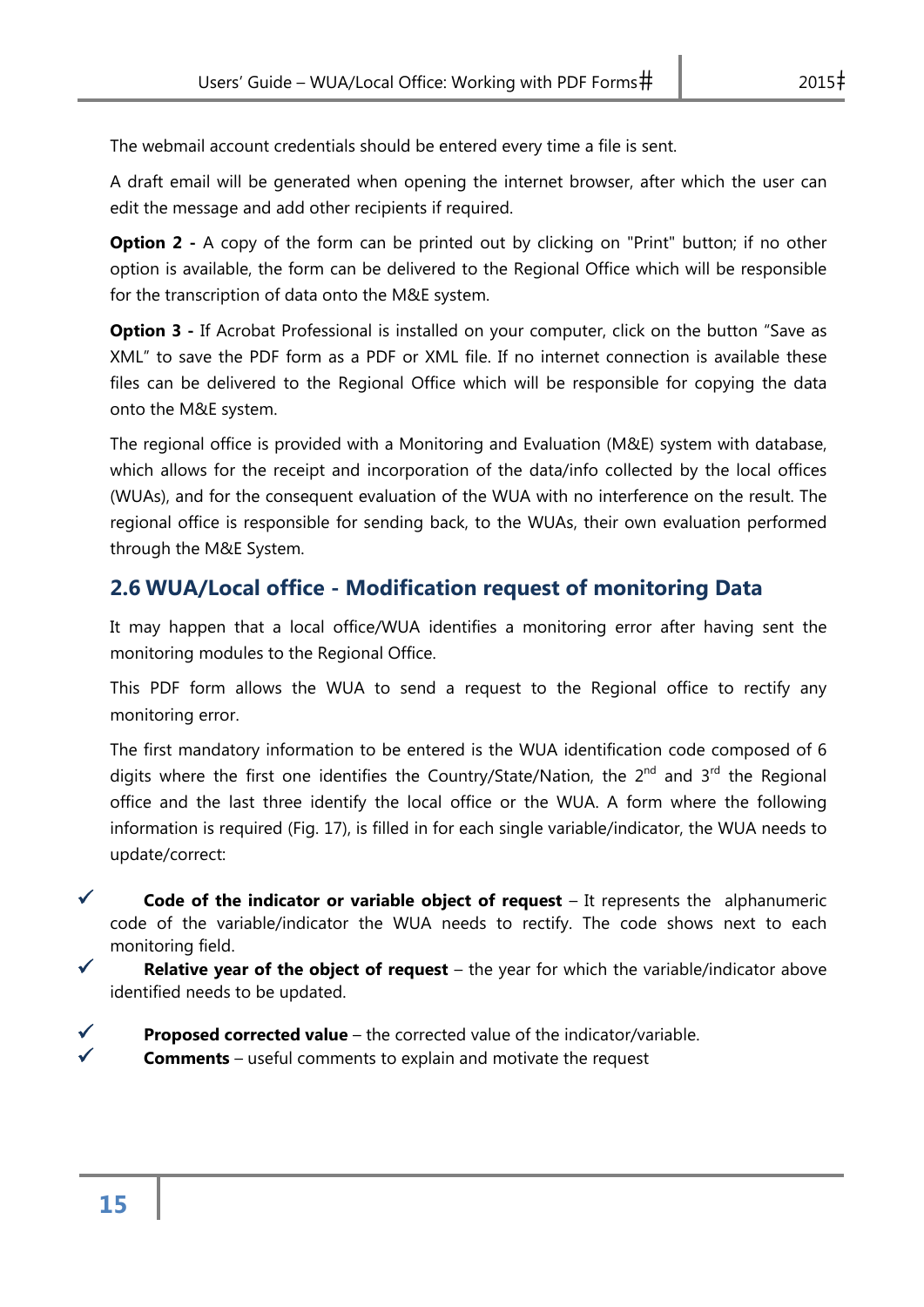| <b>CODE OF THE INDICATOR OR VARIABLE</b><br><b>OBJECT OF REQUEST</b> | C04031                                                                                                                      |
|----------------------------------------------------------------------|-----------------------------------------------------------------------------------------------------------------------------|
| RELATIVE YEAR OF THE OBJECT OF<br><b>REQUEST</b>                     | 2011                                                                                                                        |
| PROPOSED CORRECTED VALUE                                             | 12                                                                                                                          |
| <b>COMMENTS</b>                                                      | A calculation error was committed while applying the equation to<br>calculate the flow.<br>method explicitated in the form. |

*Fig. 17 – Modification request of Monitoring Data: Information to be provided for each variable/indicator object of request* 

 Finally, you have to follow the options/instructions reported at the end of the PDF form file to send your compiled form to the Relative Regional Office (see 2.5).

# **3.WUA/Local office - Comments on evaluation**

Figure 18 shows an example of the evaluation sheet, local offices/WUAs receive by e mail or regular mail from the Regional Offices.

| Office           | $111001 \times$                                      |                | Select local office code         |   | Year:            |                  | Evaluate<br>Local evaluation Model C01L<br>2007                                                                                                                                          |                | 15/09/2015 |
|------------------|------------------------------------------------------|----------------|----------------------------------|---|------------------|------------------|------------------------------------------------------------------------------------------------------------------------------------------------------------------------------------------|----------------|------------|
|                  |                                                      |                | <b>MONITORING</b>                |   |                  |                  | <b>EVALUATION</b>                                                                                                                                                                        |                |            |
|                  |                                                      |                | Evaluation criteria (in points). |   |                  |                  |                                                                                                                                                                                          | Output         | Outcome    |
| Outcame<br>o din | Indicator                                            | $\overline{2}$ |                                  | Ω | ertered<br>anjey | <b>Ista</b><br>g | Indicator                                                                                                                                                                                | Total/MNP      | Total/MNP  |
|                  | C01 - WUA formally established                       |                |                                  |   |                  |                  |                                                                                                                                                                                          |                |            |
|                  | <b>C0101 - WUA has clear functioning rules</b>       |                |                                  |   |                  |                  |                                                                                                                                                                                          |                | 2/4        |
|                  | C01010                                               |                |                                  |   |                  |                  | The indicator checks the existence or not of the Statutes of the WUA<br>which are an indispensable legal instrument for the management of the                                            | 2/4<br>$= 50%$ | $= 50%$    |
|                  | (Adimensional) - Statutes of the WUA are available.  |                |                                  |   |                  |                  | WUA. Its absence is a strong shortcoming                                                                                                                                                 |                |            |
|                  | C01011                                               |                |                                  | Ν | Ν                | 0                | This indicator checks if the transfer agreement has been signed<br>between the WUA and the irrigation agency. The absence of the                                                         |                |            |
|                  | (Adimensional) - Transfer agreement has been signed. |                |                                  |   |                  |                  | transfer agreement is understood as the WUA being in an intermediate<br>state where part of the management activities are carried out together<br>with the Irrigation agency (PIM stage) |                |            |

*Fig. 18 – Evaluation sheet of Outcome C1 performed at Regional level and transmitted to the WUA*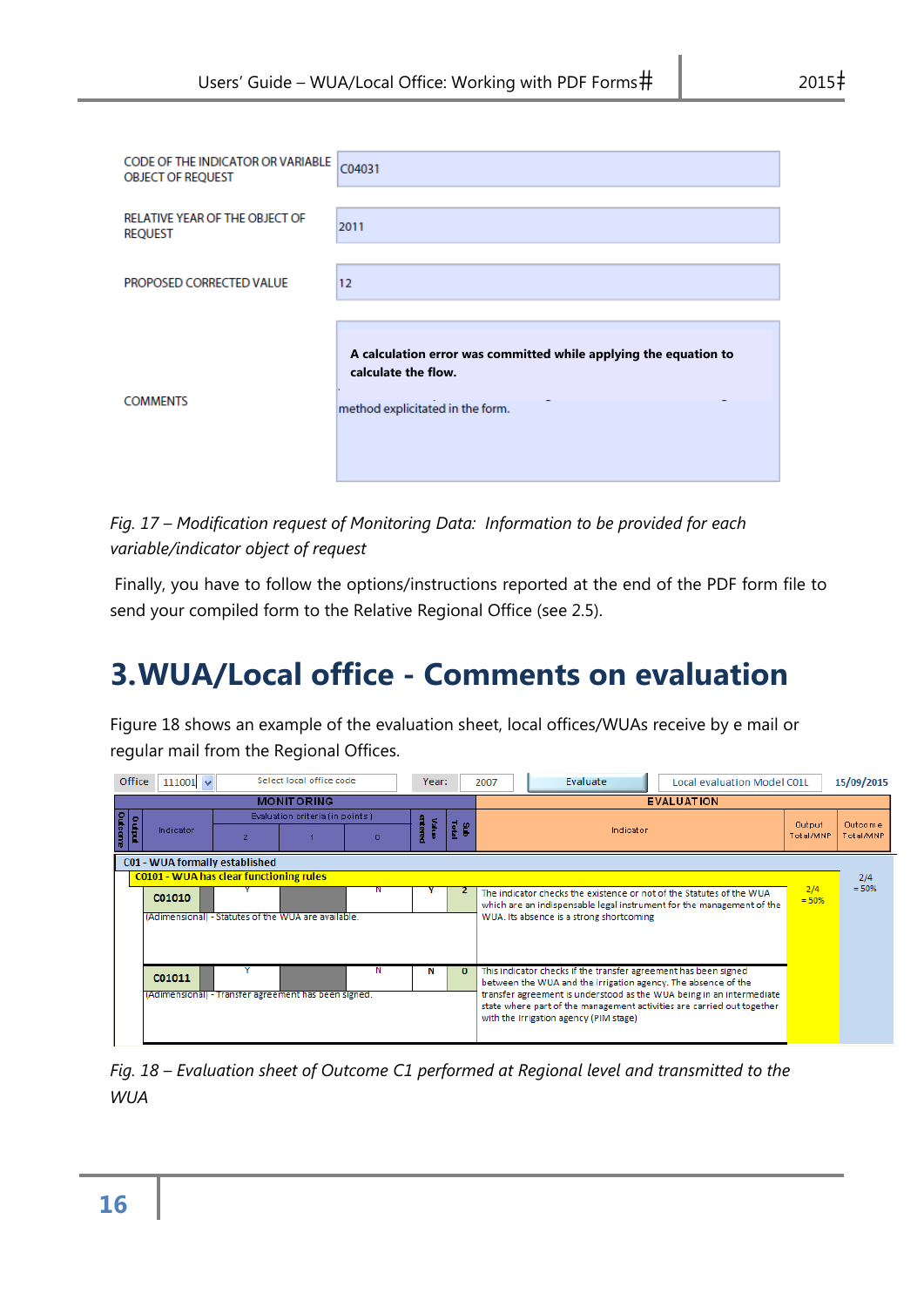The example refers to Outcome C.1 (WUA formally established) composed by a single output C.1.1 (WUA has clear functioning rules) which is evaluated through two logical indicators:

C01010: "Statutes of the WUA are available" scored "2", the given answer being "YES" and

C01011: "Transfer agreement has been signed" scored "0" the given answer being "NO".

As a result, the Output yielded 2 points over the Maximum Number of Points to reach (4 in this case). The same score applies to the Outcome formed by a single Output, putting the level of achievement at 50%, which means that the progress is medium and considerable improvements are needed for the formal establishment of the WUA .

With the PDF entitled "Comments on Evaluation", the WUA can send to the Regional Office comments/specific requests to explain/justify a specific achieved score of an indicator/variable/output/outcome. This is intended to give to the WUAs the right of reply as evaluation is performed by the regional office and communicated to the local office/WUA.

The first two fields to be entered (Fig. 19) are the WUA code and the evaluation year you are commenting. The WUA code is composed of 6 digits where the first one identifies the Country/State/Nation, the  $2^{nd}$  and  $3^{rd}$  the Regional office and the last three identify the local office or the WUA.

#### **Comments on evaluation**

| <b>Please enter the following</b>               |                      |  |  |  |
|-------------------------------------------------|----------------------|--|--|--|
| the unique WUA CODE                             | WUA CODE 1 2 3 4 5 6 |  |  |  |
| <b>Please fill in the following information</b> |                      |  |  |  |

*Fig. 19 –Comments on Evaluation: fields to compile with the WUA code and the evaluation year* 

 $2$  $\mathbf{0}$ 

**FVALUATION YEAR** 

 $1 \mid 3$ 

The fields to fill in refer to the specific indicator/variable, output or outcome you need to comment (Fig. 20) and are described below:



 **Achieved score** – is the score attributed to the indicator/variable/output/outcome you are commenting as reported in the evaluation sheet (a result of the monitoring).

**Available MNP** (Maximum Number of Points) – the Maximum score that can ever be attributed to an indicator/variable/output/outcome (reported in the evaluation sheet)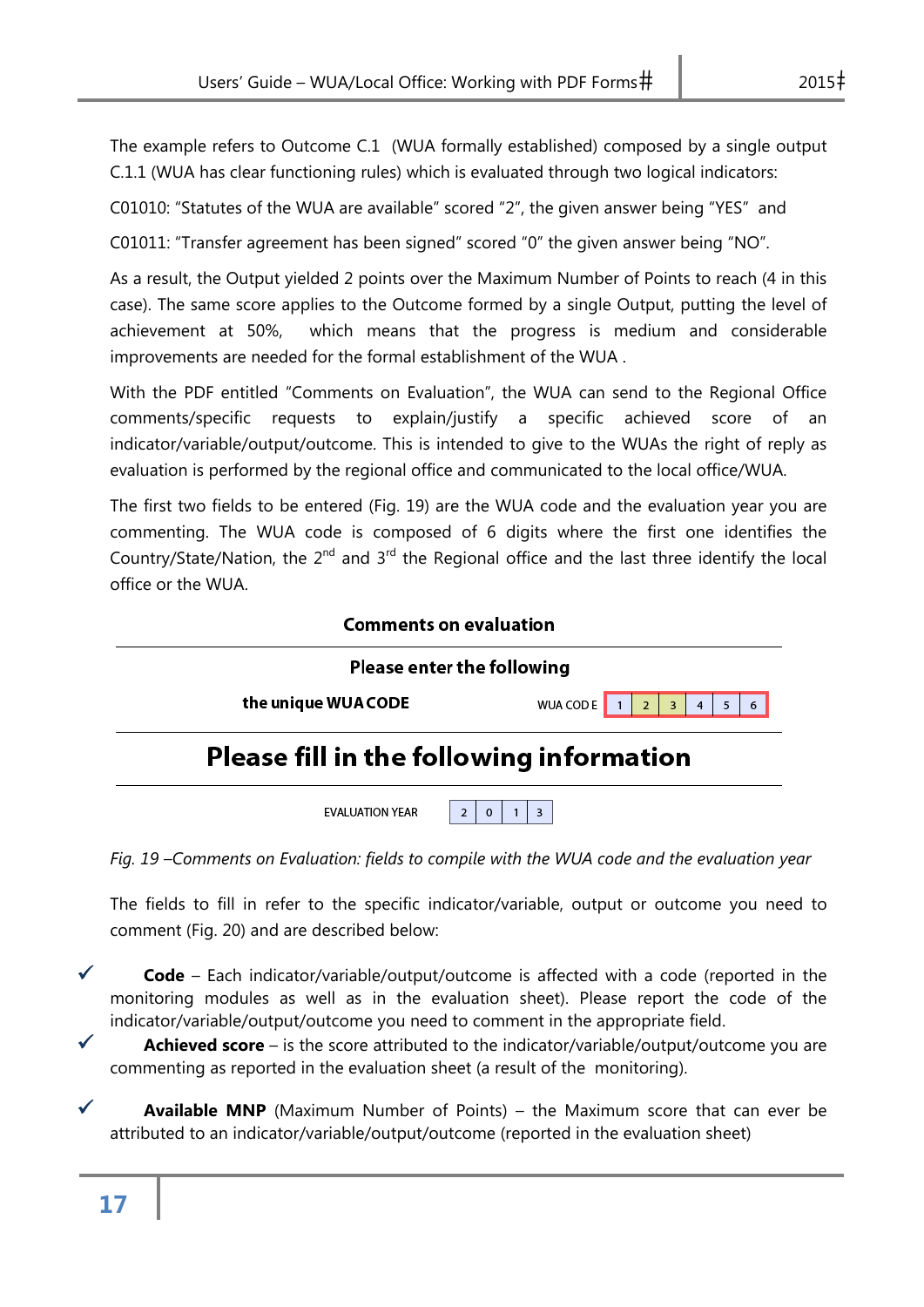| <b>CODE OF THE INDICATOR OR</b>     | <b>ACHIEVED</b> | <b>AVAILABLE</b> |
|-------------------------------------|-----------------|------------------|
| <b>VARIABLE OBJECT OF REQUEST</b>   | <b>SCORE</b>    | MNP              |
| <b>COMMENTS</b>                     |                 |                  |
| CODE OF THE <b>OUTPUT</b> OBJECT OF | <b>ACHIEVED</b> | <b>AVAILABLE</b> |
| <b>REQUEST</b>                      | <b>SCORE</b>    | MNP              |
| <b>COMMENTS</b>                     |                 |                  |
| CODE OF THE <b>OUTCOME</b> OBJECT   | <b>ACHIEVED</b> | <b>AVAILABLE</b> |
| OF REQUEST                          | <b>SCORE</b>    | <b>MNP</b>       |
| <b>COMMENTS</b>                     |                 |                  |

*Fig. 20 – Comments on evaluation* 

Finally, you have to follow the options/instructions reported at the end of the PDF form file to send your compiled form to the Relative Regional Office (see 2.5).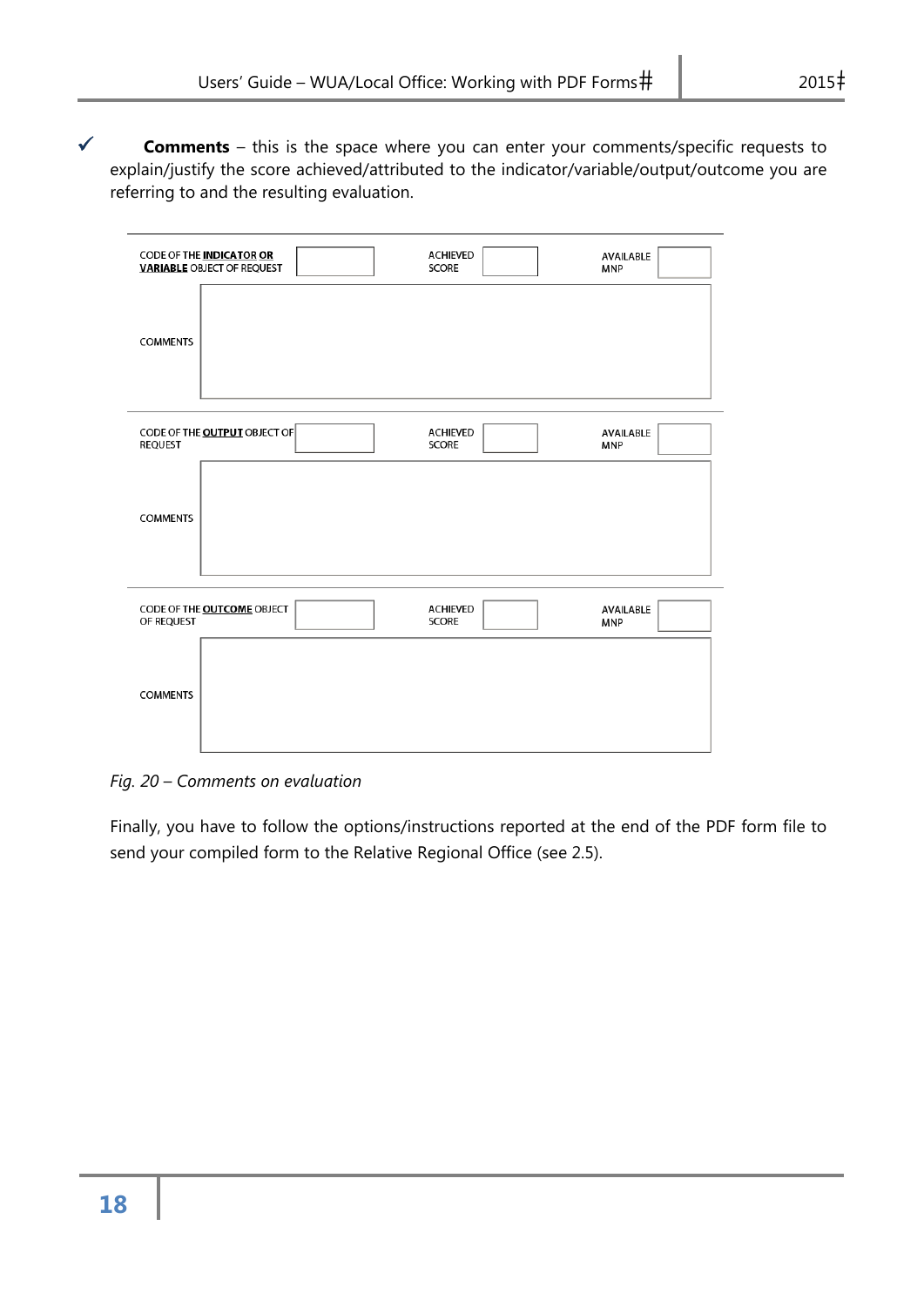# **4.Customization of PDF forms**

*Note: this chapter is intended only for National Authorities, that have to use Acrobat Professional to properly customize the PDF forms and save them as new files to be distributed to the local levels.* 

*The National Authorities are provided with a Monitoring & Evaluation (M&E) system with Data Base (MONEVA System); Under the Function "Monitoring" of MONEVA system a section called "Monitoring of WUAs/Local Offices" where an original copy of all the above listed and details PDF forms is saved.* 

All the PDF form files can be customized by the National Authority, if needed (Fig. 21). At the end of each file you can find a field named "Insert customization password". Once this field is filled in with the appropriate password, available at the National Level, all fields will be made available. Checking any field will disable it in the PDF module as shown in Figure 22.



*Fig. 21 – Customization of PDF files. Checking (making unavailable) fields C03101 and C03102*